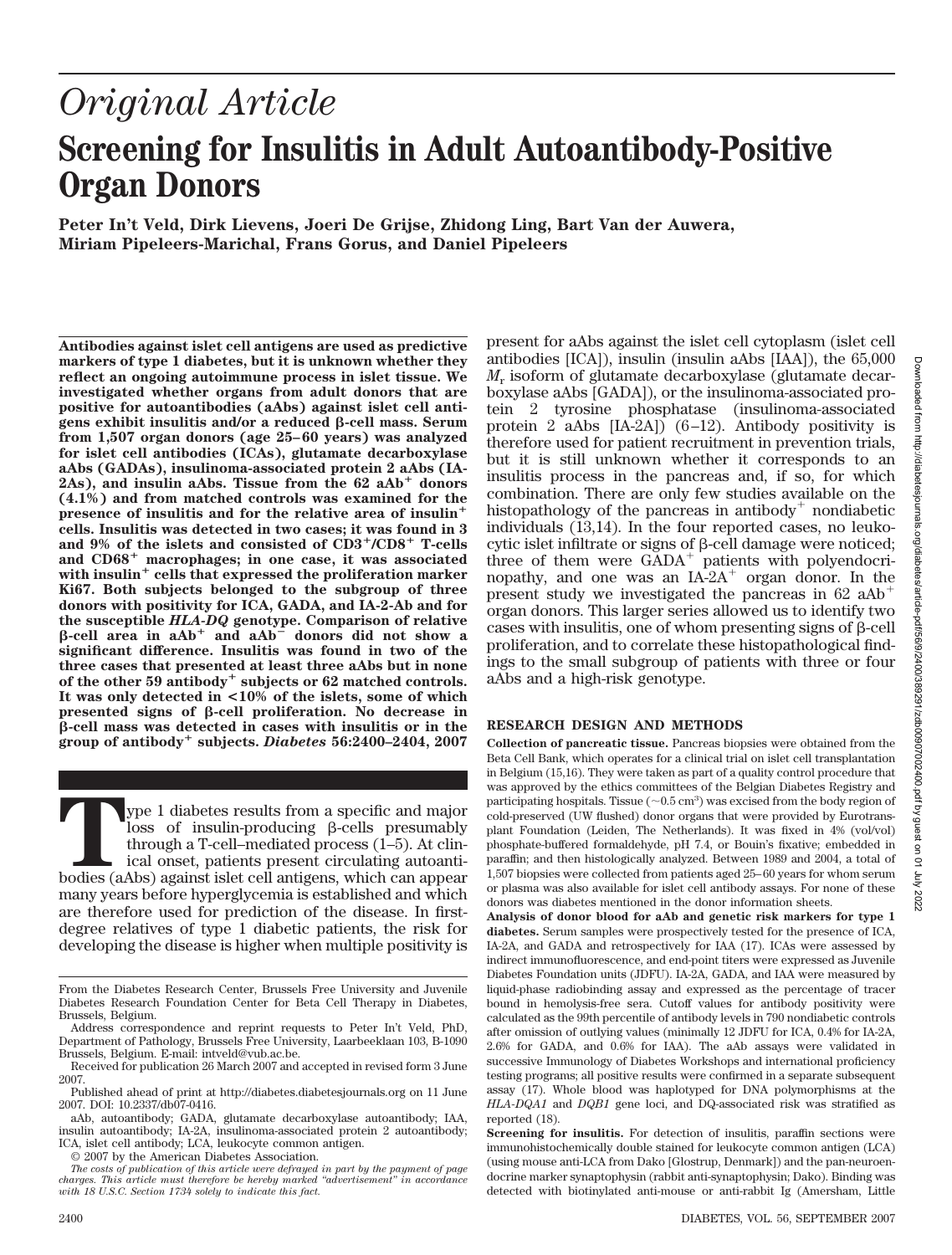### TABLE 1 Characteristics of aAb<sup>+</sup> donors

| Case           | Age                                                  |            | BMI<br>$\text{kg/m}^2$ | aAb titers |             |         |         | <i>HLA DQA1<sup>*</sup>-DQB1<sup>*</sup> haplotype1/</i> | <b>HLA</b> |
|----------------|------------------------------------------------------|------------|------------------------|------------|-------------|---------|---------|----------------------------------------------------------|------------|
| subject        | (years)                                              | <b>Sex</b> |                        | <b>ICA</b> | <b>GADA</b> | $IA2-A$ | IAA     | haplotype2                                               | risk       |
|                | Positivity for minimally two autoantibodies          |            |                        |            |             |         |         |                                                          |            |
|                | 59                                                   | Male       | 22                     | 100        | 1.067.2     | 2.6     | 1.7     | 0501-0201/0501-0201                                      | S          |
| $\overline{2}$ | 46                                                   | Female     | 21                     | 50         | 213.5       | 54.6    | $\,<\,$ | 0301-0302/0301-0302                                      | S          |
| 3              | 44                                                   | Male       | 24                     | 100        | 1,928.6     | 42.6    | $\,<$   | 0301-0302/0501-0201                                      | S          |
| 4              | 50                                                   | Female     | 21                     | 50         | 567         |         | $\,<$   | $02 - 0202/0501 - 0201$                                  | Р          |
| $5^{\circ}$    | 54                                                   | Male       | 30                     | 25         | 163.9       | $\,<\,$ | $\,<$   | $01 - 0602/0301 - 0302$                                  | Р          |
| 6              | 49                                                   | Male       | 28                     | 25         | 3.6         | $\,<\,$ | $\,<$   | $01 - 0501/01 - 0501$                                    | N          |
|                | 39                                                   | Male       | 26                     | 12         | $\,<\,$     | $1.0\,$ | $\,<\,$ | 0501-0301/0501-0301                                      | Р          |
|                | Positivity for only one of the tested autoantibodies |            |                        |            |             |         |         |                                                          |            |
| $n=55$         | $46(26-60)*$                                         | 33/22      | $25(18-30)*$           | $n=19$     | $n=27$      | $n=3$   | $n=6$   | NT                                                       |            |
|                | Matched $aAb$ <sup>-</sup> controls                  |            |                        |            |             |         |         |                                                          |            |
| $n = 62$       | $46(25-60)*$                                         | 38/24      | $24(18-31)*$           | $n=0$      | $n=0$       | $n=0$   | $n=0$   | NT                                                       |            |

aAb titers are expressed as JDFU (ICA) or as percentage of tracer binding (GADA, IA2-A, and IAA);  $\lt$ , below cutoff value. \*Median (range). HLA risk haplotypes in bold. N, neutral HLA-DQ genotype; NT, not tested; P, protective HLA-DQ genotype; S, susceptible HLA-DQ genotype.

Chalfont, U.K.) and, respectively, streptavidin horseradish peroxidase or alkaline phosphatase complex (Dako), using diaminobenzidine or new fuchsin as substrate. Sections were also double stained for insulin and glucagon (guinea pig anti-insulin and rabbit anti-glucagon were a gift of Dr. Van Schravendijk [Brussels Free University, Brussels, Belgium]). For each case, an average of 180  $\pm$  16 (means  $\pm$  SE) islets were screened. Insulitis was arbitrarily defined as an infiltrate of  $\geq$ 15 LCA<sup>+</sup> cells within the islet (central insulitis) or directly surrounding the islet (peri-insulitis). This number was set after determining mean and range of the number of  $LCA<sup>+</sup>$  cells per islet in 62 islet aAb<sup>-</sup> controls:  $0.35 \pm 0.04$  (range 0-7) LCA<sup>+</sup> cells per islet (1,550 islets investigated); the "insulitis" level was set at twice the maximum number encountered in these controls. Although arbitrary and therefore susceptible to discussion, this definition provides a more quantitative basis than that used in other studies for comparing the occurrence of insulitis. Only one study on human insulitis has defined insulitis on the basis of the number of leukocytes per islet (Gianani et al, [14] examined 14 normal controls to determine the number of leukocytes in the 10 islets with the largest mononuclear infiltrate). **Characterization of leukocytic infiltrates.** Leukocytic infiltrates were immunophenotyped on paraffin sections using immunofluorescent double and triple staining with the following antibodies: rabbit anti-CD3 and anti-LCA (Dako), mouse anti-CD4 and anti-CD8 (Novocastra Laboratories, Newcastle upon Tyne, U.K.), and mouse anti-CD20 and anti-CD68 (Dako). Binding was visualized with anti-rabbit fluorescein isothiocyanate or anti-mouse Cy3 (Jackson Immunoresearch, Soham, U.K.) and examined in an Axioskop M fluorescence microscope (Zeiss, Oberkochen, Germany) equipped with an Orca AG camera (Hamamatsu, Japan) and Smartcapture imaging software (Digital Scientific, Cambridge, U.K.). For negative controls, primary antibodies were omitted; positive controls were conducted on paraffin-embedded human tonsils.

**Quantification of relative β-cell area and β-cell proliferation.** Relative insulin- cell area was measured according to Rahier et al. (19) on coded slides using a 266-point counting grid in 10 randomly chosen microscope fields at a final magnification of  $\times$ 140. The number of points hitting insulin immunoreactive cells  $(N_{\rm i})$  and pancreatic parenchyma  $(N_{\rm p})$  were counted in 10 randomly chosen microscope fields per case. Relative  $\hat{B}$ -cell area was expressed as a percentage and calculated as  $(N_i/N_{\rm p}) \times 100$ . All morphometric analyses were carried out blinded on coded slides. Two-color immunohistochemistry using antibodies for Ki67 (Dako) and insulin was used to determine the percentage of proliferating  $\beta$ -cells. Reproducibility of the point-counting technique was evaluated with the formula of Weibel (19); the calculated relative error in each section was  $\sim$ 11% for a mean relative  $\beta$ -cell area of 1.2%.

# **RESULTS**

**Screening of organ donors for risk markers of type 1 diabetes.** Testing for the four IAAs resulted in 62 positive cases (aAb<sup>+</sup>) of 1,507 donors in the age-group of 25–60 years (4.1%). Most cases were positive for a single aAb  $(n = 55)$ , with only four double, two triple, and one quadruple positive case(s) (Table 1). The three donors with  $\geq$ 3 aAbs displayed a susceptible HLA-DQ genotype, whereas the four cases with only two aAbs exhibited a neutral or protective HLA-DQ genotype (Table 1). We observed lower aAb titers in the single aAb cases than in the multiple aAb cases (results not shown), probably as a result of their high fraction of "statistical positives " (1% cutoff). A control group of  $62$  aAb<sup> $-$ </sup> donors was selected from the total donor group by matching for age, sex, and BMI.

**Screening of organ donors for insulitis and histopathology of positive cases.** Of the  $62$  antibody<sup>+</sup> and  $62$ antibody<sup>-</sup> donors, only two cases presented islets with insulitis as defined under RESEARCH DESIGN AND METHODS; they belonged to the small subgroup  $(n = 3)$  with positivity for  $\geq$ 3 aAbs (Table 1). Case subject 1 (M-59y) died 10 h after hospitalization for a subdural hematoma (plasma glycemia 6.4 mmol/l at admission), and case subject 2 (F-46y) died 43 h after hospitalization for subarachnoidal hemorrhage (plasma glycemia 8.2 mmol/l at admission).

In case subject 1, 5 of the 58 examined islets (9%) showed peri- or central insulitis. Four of these islets contained both insulin<sup>+</sup> and glucagon<sup>+</sup> cells, whereas one was insulin negative and mainly composed of glucagon<sup>+</sup> cells. No other insulin<sup>-/glucagon<sup>+</sup> islets were detected in</sup> this donor. In case subject 2, 27 of 917 islets (3%) presented insulitis (Fig. 1*A* and *B*), all islets containing insulin<sup>+</sup> and glucagon<sup>+</sup> cells. Another 3% of the islets were insulin negative and mainly composed of glucagon $^+$  cells; these islets did not present signs of insulitis (Fig. 1*C*).

In both cases, the infiltrating cells predominantly corresponded to  $CD3^+CD8^+$  T-cells (Fig. 1*G–I*) and  $CD68^+$ macrophages (Fig. 1*F*), with a few  $CD20^{\frac{1}{2}}$  B-cells and  $CD3^{\text{+}}CD4^{\text{+}}$  T-cells detected (Table 2).

**-Cell surface area and proliferation in donors with high-risk markers for type 1 diabetes.** When the average  $\beta$ -cell surface area in antibody<sup>+</sup> donors with  $\geq 2$  aAbs was compared with that in donors with a single aAb or that in antibody<sup>-</sup> controls, no significant difference was noted (Table 3). Individual values in case subjects with multiple aAbs fell within the range of the control group.

The average percentage of insulin<sup>+</sup> cells that were also positive for the proliferation marker Ki67 was very low  $(1\%)$  in the three groups. The range in aAb negatives was  $0-7\%$ . Only one  $aAb<sup>+</sup>$  case presented a value outside this range (49‰). This case was characterized by insulitis and positivity for the four aAbs (case subject 1); the Ki67<sup>+</sup>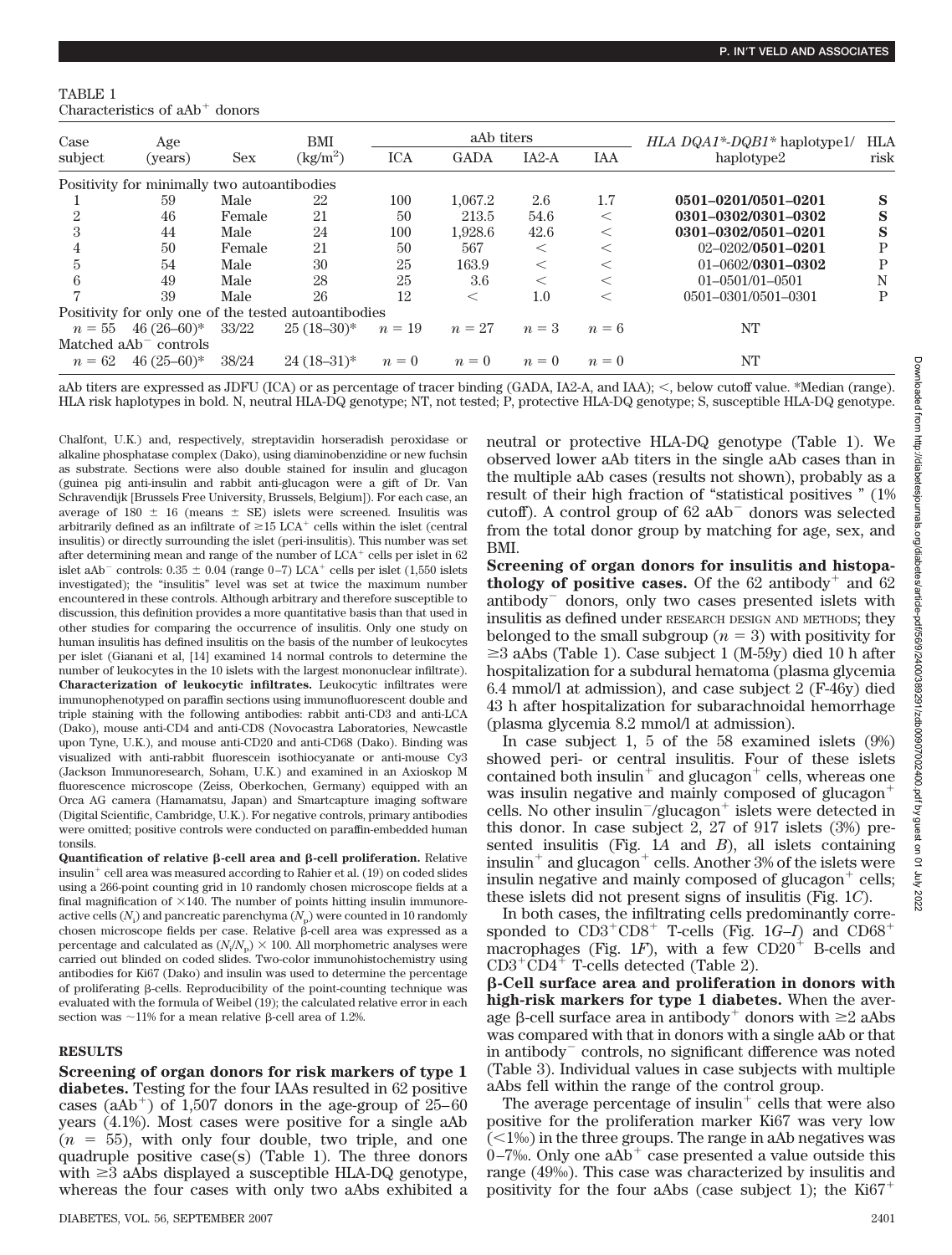

Downloaded from http://diabetesjournals.org/diabetes/article-pdf/56/9/2400/389291/zdb00907002400.pdf by guest on 01

Downloaded from http://diabetesjournals.org/diabetes/article-pdf/56/9/2400/389291/zdb00907002400.pdf by guest on 01 July 2022

2022<br>2022

**FIG. 1. Histology of the islets of Langerhans in adult organ donors with multiple (**>**3) aAbs against islet cell antigens. Islets from case subject 2 show infiltration by mononuclear cells (***A***: hematoxylin-eosin staining;** *B***: immunostaining of a consecutive section for LCA and the pan-neuroendocrine marker synaptophysin [SYN]). Double staining for glucagon (GLUC) and insulin (INS) shows that some islets predominantly exist of glucagon**- **cells with only a few insulin**- **cells (***C***, arrow). In case subject 1, double staining of consecutive sections for LCA and insulin (***D***) or Ki67 and insulin (***E***) shows the presence of Ki67**- **cells in insulitic islets, with some cells coexpressing both insulin and Ki67 (arrows). The leukocytic infiltrate consists of both CD68**- **macrophages (***F***) and lymphocytes.** *G***–***I***: Immunofluorescent triple staining of an infiltrated islet for insulin, CD3, and CD8 shows that the infiltrate predominantly consists of CD3**-**CD8**- **T-cells.**

cells were only noticed in islets with a leukocytic infiltrate (Fig. 1*D* and *E*; Table 3).

# **DISCUSSION**

In the present study, we have screened for insulitis in pancreatic tissue from 62 adult organ donors carrying aAb risk markers for type 1 diabetes. Insulitis was detected in two of three cases with at least three aAbs, be it in  $\leq 10\%$ of the islets. It was not found in any of the 59 case subjects with only one or two aAbs or in any of the 62 antibody

Immunophenotype of the infiltrating cells in islets with insulitis

control subjects. Both case subjects also presented a susceptible HLA-DQ genotype. There were no signs of a reduced  $\beta$ -cell mass in the two insulitis case subjects nor in the group of  $aAb<sup>+</sup>$  donors. These data demonstrate that insulitis is a rare phenomenon in  $aAb<sup>+</sup>$  nondiabetic adults.

Insulitis is also a rare finding at clinical onset of type 1 diabetes after 30 years of age, which contrasts with its detection in all onset patients younger than 7 years of age (4). Although type 1 diabetes in adults is, by definition, characterized by the presence of aAbs, a combination of

### TABLE 2

| municato prierior, pe or the municiality cemb in isleas what modified |                                   |                                              |                                   |                           |                           |                        |  |  |  |
|-----------------------------------------------------------------------|-----------------------------------|----------------------------------------------|-----------------------------------|---------------------------|---------------------------|------------------------|--|--|--|
|                                                                       |                                   |                                              |                                   | $CD3^+$                   |                           |                        |  |  |  |
| No. of islets with<br>insulitis examined                              | No. of $CD68+$<br>cells per islet | No. of $LCA$ <sup>+</sup><br>cells per islet | No. of $CD20+$<br>cells per islet | No. of cells<br>per islet | $CD3^+$ $CD4^+$<br>$(\%)$ | $CD3^+$<br>$CD8^+$ (%) |  |  |  |
|                                                                       | $24.4(4-53)$                      | $63.0(16-101)$                               | $4.0(0-13)$                       | $53.6(20-84)$             | $3.8 \pm 1.2$             | $82.2 \pm 2.8$         |  |  |  |
|                                                                       | $42.3(19-78)$                     | 58.0 (26–137)                                | $7.4(0-34)$                       | $60.5(18-169)$            | $3.1 \pm 1.3$             | $70.9 \pm 2.8$         |  |  |  |
|                                                                       |                                   |                                              |                                   |                           |                           |                        |  |  |  |

Data are means  $\pm$  SE (range).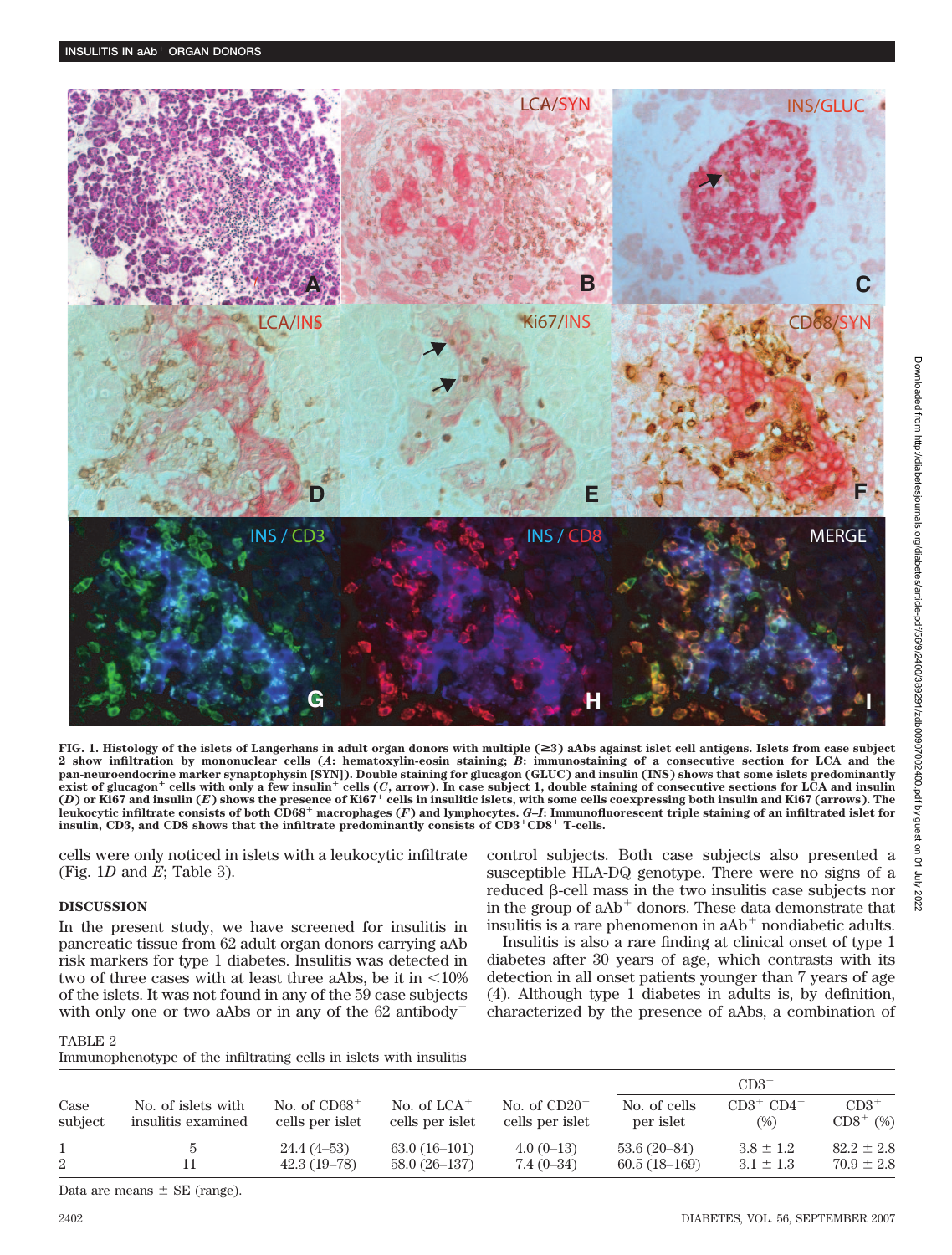| TABLE 3                                                                                                 |  |  |  |
|---------------------------------------------------------------------------------------------------------|--|--|--|
| Insulitis, $\beta$ -cell surface area, and $\beta$ -cell proliferation in aAb <sup>+</sup> organ donors |  |  |  |

| No. of<br>aAbs | Case<br>subject | No. of islets with insulitis/total<br>islets examined | Relative β-cell surface<br>$area [\% (range)]$ | $Ki67^+$ $INS^+$ cells/ $INS^+$<br>cells ‰ (range) |
|----------------|-----------------|-------------------------------------------------------|------------------------------------------------|----------------------------------------------------|
|                |                 | 5/58                                                  | 1.95                                           | $49*/0^+$                                          |
|                |                 | 27/917                                                | 1.59                                           |                                                    |
|                |                 | 0/99                                                  | 1.46                                           |                                                    |
|                |                 | 0/116                                                 | 1.50                                           |                                                    |
|                |                 | 0/137                                                 | 0.82                                           |                                                    |
|                |                 | 0/141                                                 | 0.79                                           |                                                    |
|                |                 | 0/331                                                 | 1.28                                           |                                                    |
|                | $n=55$          | 0/10.223                                              | $1.13(0.50 - 2.80)$                            | $0.4(0-5)$                                         |
|                | $n = 62$        | 0/10,334                                              | $1.21(0.51 - 2.61)$                            | $0.4(0-7)$                                         |

\*Ki67- ins- cell number in islets with insulitis. †Ki67- ins- cell number in islets with no signs of insulitis.

three or more of such aAbs in association with a high-risk genotype is infrequent, especially in latent autoimmune diabetes in adults (20). The absence of insulitis in most adult aAb<sup>+</sup> donors does therefore not exclude progression to the disease.

The present observations should, however, be interpreted with caution in terms of their possible significance for the development of type 1 diabetes. The seven donors with more than one antibody risk marker were older than 38 years, an age that is not typical for the development of classical type 1 diabetes. Moreover, four of them presented with a protective HLA-DQ genotype that may have modulated an autoimmune response. It is nevertheless conceivable that the presence of insulitis in two subjects with four risk markers illustrates a stage in the disease process that might eventually lead toward a sufficient  $\beta$ -cell loss such that diabetes develops. However, no  $decrease$  in  $\beta$ -cell mass became apparent after measuring  $relative \beta-cell surface area. There were also no substantial$ numbers of pseudo-atrophic islets (1) as a remnant of prior destructions and a sign of self-limiting insulitis at an earlier age. It is conceivable that both subjects exhibit a low-intensity autoimmune process affecting only a small percentage of the islets. The occurrence of  $\breve{\mathrm{Ki67}}^+$   $\beta$ -cells in some of the infiltrated islets raises the possibility that -cell proliferation can compensate for any losses. Such a subclinical autoimmune process may at a later stage result in slowly progressive type 1 diabetes or latent autoimmune diabetes in adults (21,22). The histopathology of late-onset type 1 diabetes has not been well studied. One case has been described: A 65-year-old female with positivity for two aAbs (GADA and IA-2A) and a HLA-DQ/DR risk profile was initially diagnosed with type 2 diabetes and then shown to present several islets with predominantly CD4<sup>+</sup> T-cell infiltrates, without signs of  $\beta$ -cell destruction (23). In the presently described cases, infiltrating leukocytes mainly corresponded to CD8<sup>+</sup> T-cells and CD68<sup>+</sup> macrophages, as was also the case in type 1 diabetic patients with insulitis  $(2,24-26)$ .

Our data do not strengthen or weaken the significance of the detected circulating markers as predictors for type 1 diabetes. They indicate an association between triple antibody positivity with a high-risk genotype and an insulitis process in the pancreas. In elder individuals, this insulitis process appears limited to  $\langle 10\%$  of the islets and may thus not lead to type 1 diabetes or may lead only to a mild form. We cannot exclude that cases with a low percentage of infiltrated islets were missed as a result of our sampling in one region (body) and of the relatively small number of analyzed islet sections (averaging 180

islets per organ); more extensive sampling was precluded by the islet isolation procedure for which these organs were harvested. For the same reason, we may have missed differences in  $\beta$ -cell mass if these would have occurred in other regions.

Despite the limitations imposed by the small tissue specimen, the nature and extent of our study provide information with respect to the use of organs from adult aAb<sup>+</sup> donors for transplantation. Absence of histopathological changes in all 59 donors with one or two aAbs questions exclusion of these organs, while the detection of insulitis in triple antibody<sup>+</sup> donors can be seen as an exclusion criterion.

In conclusion, we have screened  $62$  nondiabetic  $aAb<sup>+</sup>$ organ donors older than 25 years for the presence of insulitis. Insulitis was found in two of the three case subjects who presented at least three antibodies but in none of the other 59 antibody<sup>+</sup> subjects or 62 matched controls. Presence of one or more antibodies was not related to a decrease in  $\beta$ -cell mass. These observations can be used to include or exclude organs from  $aAb<sup>+</sup>$ donors for transplantation in diabetic recipients. They also need consideration when recruiting adult aAb<sup>+</sup> subjects for prevention trials.

# **ACKNOWLEDGMENTS**

This study has received grants from the Research Foundation Flanders (G035803 and G051704) and a Center Grant from the Juvenile Diabetes Research Foundation (4-2001-434).

We thank Nicole Buelens, Violeta Ardelean, Kristien Van Belle, Sylvie Duys, and Patrick Goubert for expert technical assistance. Crystalline humulin was a gift from Dr. H. Schmitt (Eli Lilly and Co.), cDNA for GAD65 was a gift from Dr. Å. Lernmark (University of Washington, Seattle, WA), and cDNA for IA-2<sub>ic</sub> was a gift from Dr. M. Christie (King's College, London, U.K.).

# **REFERENCES**

- 1. Gepts W: Pathologic anatomy of the pancreas in juvenile diabetes mellitus. *Diabetes* 14:619 – 633, 1965
- 2. Bottazzo GF, Dean BM, McNally JM, MacKay EH, Swift PGF, Gamble DR: In situ characterization of autoimmune phenomena and expression of HLA molecules in the pancreas in diabetic insulitis. *N Engl J Med* 313:353–360, 1985
- 3. Foulis AK, Liddle CN, Farquharson MA, Richmond JA, Weir RS: The histopathology of the pancreas in type 1 (insulin-dependent) diabetes mellitus: a 25-year review of deaths in patients under 20 years of age in the United Kingdom. *Diabetologia* 29:267–274, 1986
- 4. Pipeleers D, Ling Z: Pancreatic cells in insulin-dependent diabetes. *Diabetes Metab Rev* 8:209 –227, 1992